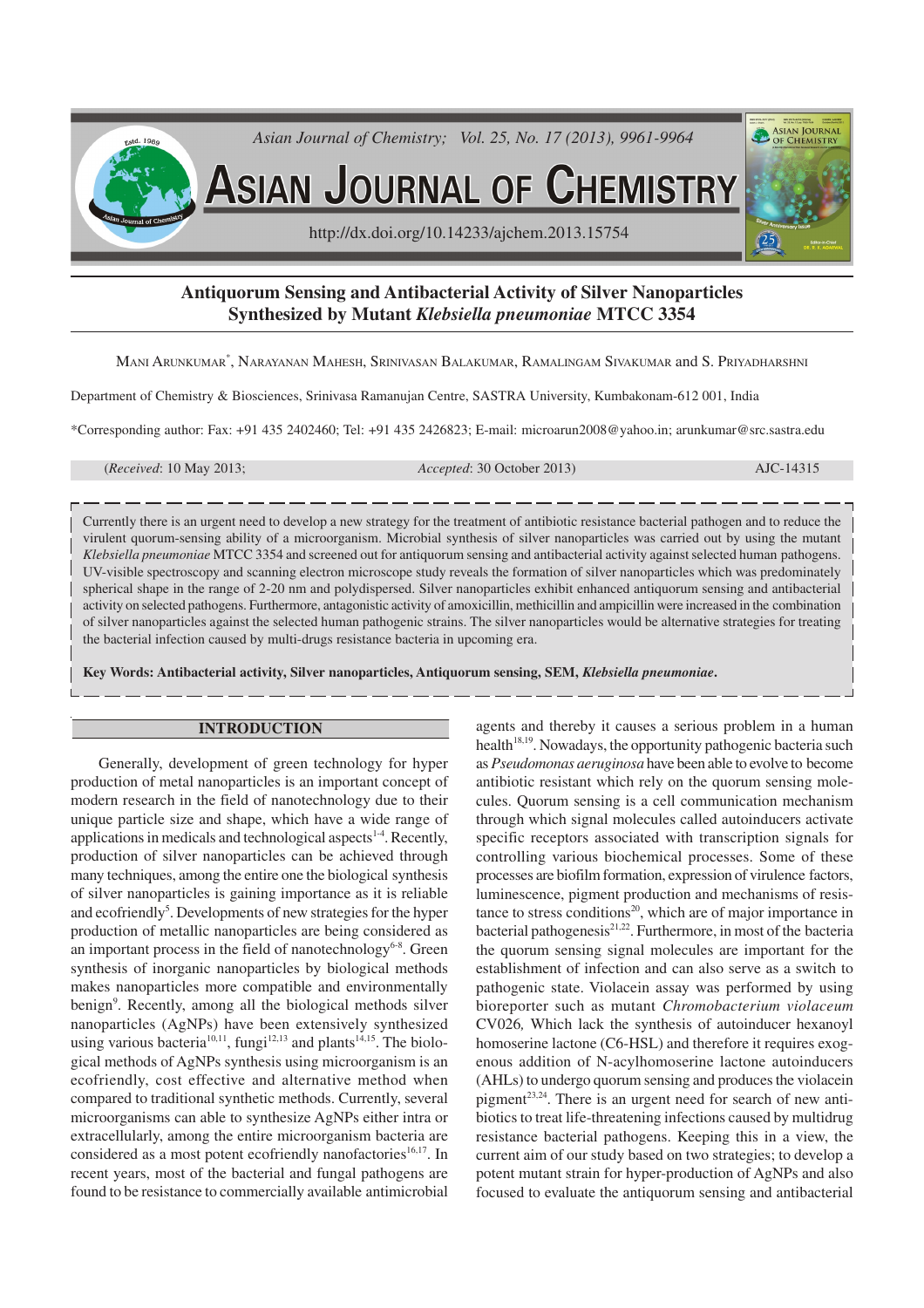activity of silver nanoparticles synthesized from the mutant *Klebsiella pneumoniae.*

### **EXPERIMENTAL**

Muller-Hinton agar media was obtained from Hi-Media, India. Silver nitrate (purity > 99 %) was used as a precursor in the preparation of silver nanoparticles and AHL (Acyl Homoserine Lactone) were obtained from Sigma. All the glassware's were washed twice with deionized water and stored in air-tight container until use. *K. pneumoniae* MTCC 3354 and the bacterial test strain such as *S. aureus* MTCC 7443*, E. coli* MTCC 739 and *P. aeruginosa* MTCC 2297 were obtained from Microbial Type Culture Collection, Institute of Microbial Technology (IMTECH) and Chandigarh, India.

**Random mutagenesis and mutant selection:** In the present investigation, two steps of mutagenesis were followed for the development of a highly mutated and stable bacterial strain. The first step of mutagenesis was carried out by exposing the wild strain *K. pneumoniae* MTCC 3354 to various mutagens like UV and ethidium bromide. The mutated strains possessing higher rate of extracellular metabolite for biosynthesis of silver nanoparticles was screened out. During the second step, all the best mutants of first step mutation were again exposed to the same mutagens and double mutated strains were obtained. These strains further screened for the hyper production potential of extracellular metabolite for biosynthesis of silver nanoparticles and among these, best one was isolated and further work was continued on that mutant.

**Synthesis of silver nanoparticles by Mutant** *Klebsiella pneumoniae* **MTCC 3354:** The mutant *K. pneumoniae* MTCC 3354 were grown aerobically in nutrient broth amended with 1 % glucose for the biosynthesis studies. The mutant strain were cultured and incubated at 37 ºC, with continuous agitation at 90 rpm for 24 h. After the period of incubation, the cell free filtrate was obtained from the centrifugation (12,000 rpm for 20 min) and filtration process (Whatman filter paper No. 1) and used for further experiments. Hyper production of Silver nanoparticles was performed in 500 mL Erlenmeyer flasks containing 100 mL of clean cell free filtrate was bought in contact with  $AgNO<sub>3</sub>(1 \text{ mM})$  and agitated at 28 °C under pH-7 in dark.

**Characterization of AgNPs by using UV-spectroscopy:** The preliminary detection of silver nanoparticles produced by the mutant strain was analyzed by visual observation of colour change from colourless to dark brown. The reduced silver ions solution was monitored and confirmed by using a UV-visible spectrophotometer (PerkinElmer's LAMBDA 45) at multiple time intervals from 0-24 h. The absorption spectrum was calculated by using a UV-VIS spectrophotometer in 200 and 700 nm ranges.

**Scanning electron microscopy (SEM):** The topological properties of reduced silver nanocolloids were measured by SEM (Hitachi S3000H) at Central Electro Chemical Research Institute (CECRI), Karaikudi and Tamilnadu. The filtrate embedded with silver nanoparticles was subjected to freeze drying under high vacuum tube. The purified freeze dried silver nanocolloids samples were subjected to SEM analysis to reveal the structural pattern, composition and average size

of particles. Atleast, two images of the sample with different resolution and magnification were recorded to have a clear representation of its size and shape.

*In vitro* **antibacterial activity assay:** *In vitro* antibacterial activities of silver nanoparticles were investigated against the test pathogenic microorganisms such as *S. aureus, E. coli* and *P. aeruginosa* using well- diffusion method. Using sterile corkborer (4.5 mm) wells are made on Muller Hinton Agar plates. The selected bacterial pathogenic suspension (100 µL of 10<sup>4</sup>-10<sup>5</sup> CFU) was applied uniformly on the surface of Muller Hinton Agar plates before adding a nanocolloids suspension to the well. Using sterile micropipette, 50 µL (5 mg/mL) of the sample of nanoparticles solution was loaded along with positive control (5 mg/mL ciprofloxacin). After 24 h of incubation, the zones of inhibition were calculated using high antibiotic zone scale.

**Synergistic effect of silver nanoparticles:**A disc diffusion method was widely employed to screen the synergistic effects of silver nanocolloids with the combinations of commonly used antibiotic (Amoxicillin, Methicillin and Ampicillin) for the antagonist activity against test bacterial strains. To examine the synergistic effects, each standard antibiotic disc was loaded with 10  $\mu$ L of the freshly prepared AgNPs at a final content of 10 µg/disc. Muller-Hinton Agar plates were inoculated with pure cultures of test strain such as *S. aureus, E. coli* and *P. aeruginosa*. Similar experiments were carried out with AgNPs alone. After incubation at 37 ºC for 18 h the different zones of inhibition were measured.

**Antiquorum sensing activity of silver nanoparticles by discdiffusion assay:** Antiquorum sensing activity of silver nanoparticles produced by mutant *K. pneumoniae* was assayed by disc diffusion method by using *C. violaceum* as a bioreporter. Luria Bertani agar plates were seeded with 0.1 mL of approximately diluted (C.2.5  $\times$  10<sup>6</sup> CFU mL<sup>-1</sup>) freshly grown cultures along with AHLs as exogenous source of quorum sensing molecules. Sterile discs (6 mm diameter) impregnated with different amounts (5, 10, 15 µL) of silver nanocolloids solutions. Solvent and sterile LB broth was used as control. These discs were placed on agar plates overlaid with the indicator strain. Plates were incubated for 18-24 h at 28 ºC to check the inhibition of pigment violacein production around the well.

# **RESULTS AND DISCUSSION**

The stable and double mutated strain of *K. pneumoniae* was screened out by using various mutagenic agents for hyper production of AgNPs. The intense colour change from colourless to yellowish brown was observed in mutant strain rapidly (0-3 h) when compared to wild strain, which suggests that the synthesis of silver nanoparticles by the mutant strain is greater than that produced by the wild strain of *K. pneumoniae* (Fig. 1). The formation of yellowish brown colour of silver nanoparticles is due to the activity of surface plasmon vibrations, which is a characteristic feature of silver nanoparticles<sup>25</sup>.

Similarly, the formation of silver nanoparticles was also confirmed by UV-visible spectrophotometer. The UV-visible spectra showed a strong plasma resonance which was centered approximately at 424 nm of AgNPs, produced by the mutant strain. It was observed that the maximum absorption occurs at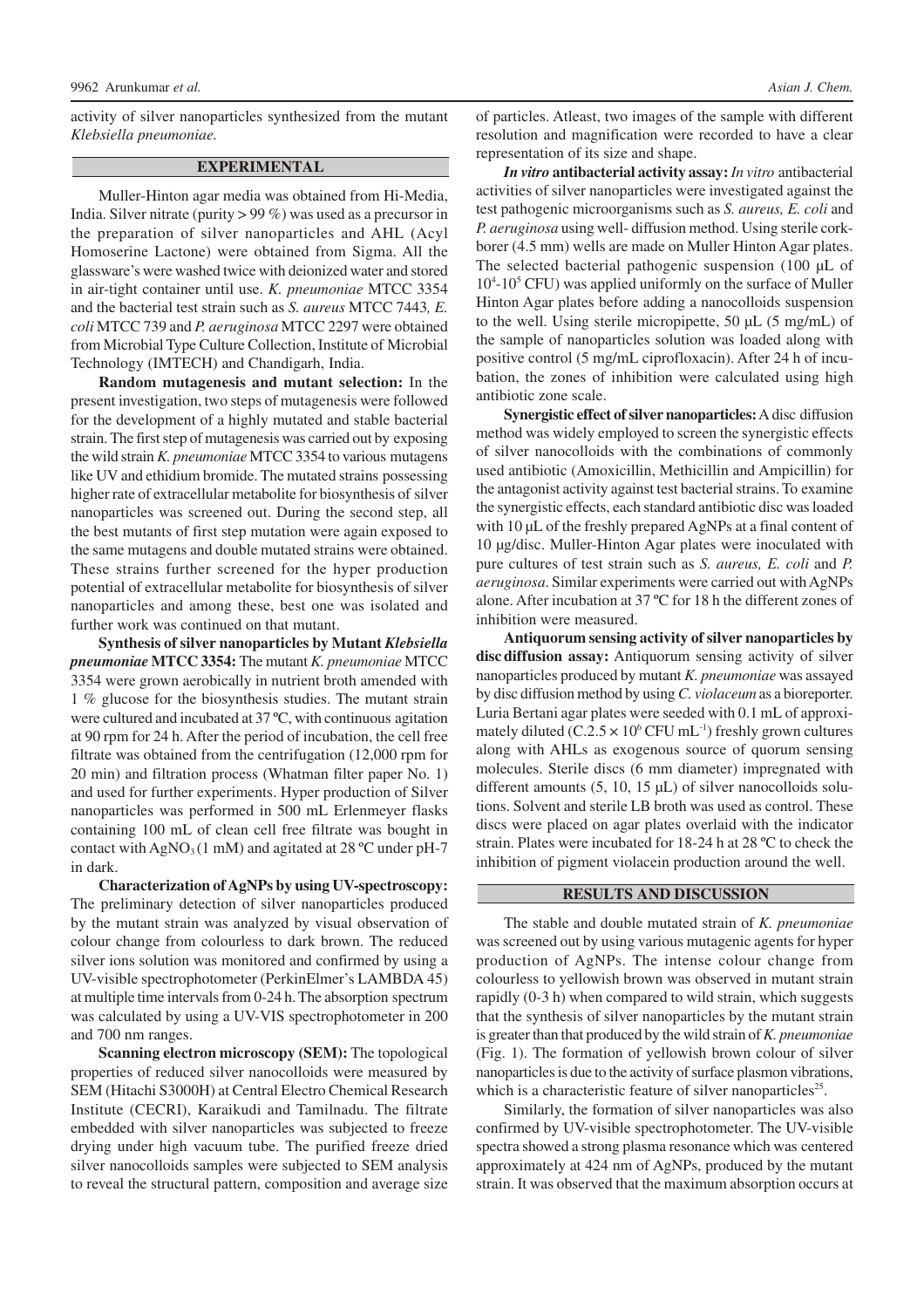

Fig. 1. Synthesis of AgNPs by the mutant strain of *K. pneumoniae*

424 nm (Fig. 2), broad peak represents poly-dispersion of particles. Furthermore, free electrons of AgNPs which give rise to surface plasmon resonance (SPR) absorption band, occurring due to the collective oscillation of electrons of AgNPs in resonance with light wave $26$ . The actual mechanism for the synthesis of silver nanocolloids was not yet clearly proved but an enzyme NADH-dependent nitrate reductase is found to be vital enzyme involved in the process $2^7$ .



Fig. 2. Absorption spectra (UV-visible spectra) of silver nanoparticles synthesized by wild and Mutant strain of *K. pneumoniae*

SEM analysis reveals the size and structural patterns of silver nanocolloids. Moreover, SEM micrographs of nanoparticles obtained in the filtrate showed that the diameter of the nanoparticles in the solution was above 2-20 nm. The silver nanoparticles are spherical in shape and well distributed without aggregations (Figs. 3 and 4).



Fig. 3. SEM micrographs of silver nanoparticles obtained by the reaction of 1mM aqueous silver nitrate solution with mutant strain of *Klebsiella pneumoniae* (after drying) with pH 6.0. (Magnification × 2,000)



Fig. 4. SEM micrographs of silver nanoparticles obtained by the reaction of 1 mM aqueous silver nitrate solution with mutant strain of *Klebsiella pneumoniae* (after drying) with pH 6.0. (Magnification × 5,000)

*In vitro* antibacterial activity of AgNPs was examined against three selected pathogenic bacteria, using ciprofloxacin as positive control, an antibacterial agent which is widely employed against many bacterial infections. Fig. 5 represents the zone of inhibition for 50 µL of AgNPs solution against test pathogens such as *S. aureus* (28 mm), *E. coli* (32 mm) and *P. aeruginosa* (35 mm). The antagonistic activity of silver nanoparticles is based on the size, structural pattern of silver nanocolloids, nature of the microbial metabolite and concentration dependent<sup>28</sup>. This study clearly demonstrates that the zone of clearance increased in concentration dependent manner of silver nanoparticles against test pathogenic bacteria. The actual impact of silver nanocolloids as a bactericidal agent against bacteria is not yet clearly established<sup>29</sup>. Furthermore, AgNPs able to pass through the cell membrane of bacteria and thereby it may interact with DNA molecules, thus it arrest the replication process which may lead to the cell death. Synergistic effect of silver nanocolloids in combination with different antibiotics such as methicillin, amoxycillin and ampicillin was investigated against three pathogenic bacteria by using disc diffusion method. The zone of inhibition of silver nanocolloids was examined along with different antibiotic discs with and without AgNPs against selected organisms (Table-1) activity of amoxycillin, ampicillin and methicillin increased in presence of nanoparticles against *P. aeruginosa, E. coli* and *S. aureus*. Methicillin was found to possess highest percentage fold increase, followed by amoxycillin and ampicillin. The maximum antibacterial activity for methicillin in combination with silver nanocolloids was observed against *S. aureus* followed by *P. aeruginosa* and *E. coli* with a percentage fold increase of 100, 30 and 57 %, respectively. In case of ampicillin combination with silver nanocolloids the maximum activity was observed against *P. aeruginosa* with 40 % fold increase in antibacterial activity and *E. coli* for 35 % and followed by *S. aureus* with 33 %. The use of amoxycillin with silver nanoparticles showed fold increase in *P. aeruginosa*, *E. coli* and *S. aureus* with fold ranges from 64, 58 and 54 %, respectively.

The enhanced synergetic effects of silver nanocolloids are due the bonding reaction between antibiotic and silver nanoparticles. Moreover, the nanoparticles have large surface